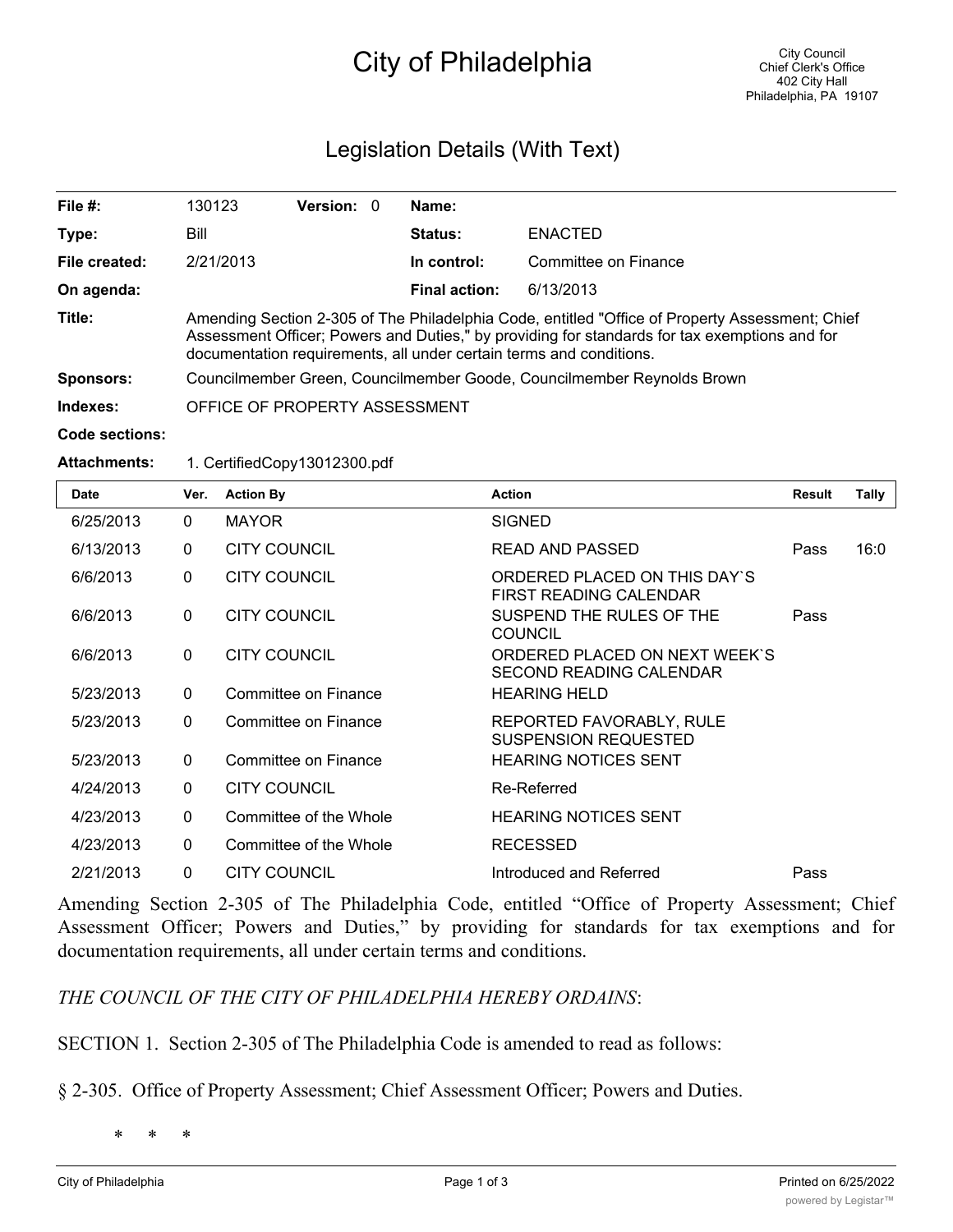(2) Except as Council may ordain from time to time, the Chief Assessment Officer shall:

\* \* \*

(k) Consider and determine applications for tax abatement and tax exemption.

*(.1) The Chief Assessment Officer shall only grant an exemption for a purely public* charity or otherwise under Section 204 of the General County Assessment Law, Act of 1933, P.L. 853, as *amended, 72 P.S. § 5020-204, with respect to real property:*

*(A) In which the exempt entity has legal or equitable title;*

*(B) From which the exempt entity derives no income other than from the recipients of the bounty of the exempt entity; and*

*(C) That is occupied, and actually and regularly used, for the purpose or* purposes which entitled the exempt entity to such exemption, and only with respect to such portion of the *real property that is used for such purposes.*

*(.2) To the extent inconsistent with the foregoing, the provisions of Section 204(a)(11), (13) of the General County Assessment Law, Act of 1933, P.L. 853, as amended, 72 P.S. § 5020-204 (relating to libraries and fire and rescue stations), shall control.*

*(.3) An exempt entity shall annually file with the Office of Property Assessment a sworn statement, in form satisfactory to the Chief Assessment Officer and accompanied by such documentation as may be necessary, certifying:*

*(A) Its continued status as a purely public charity.*

*(B) With respect to all property for which exemption is claimed, the uses to* which the property is put and how those uses further the purpose or purposes which entitle the entity to the *exemption.*

*(C) The portion of exempt property used for such purposes.*

*(.4) Any claim of additional property or additional portion of property subject to exemption shall require an additional application to the Chief Assessment Officer.*

\* \* \*

**Explanation:**

<sup>[</sup>Brackets] indicate matter deleted.